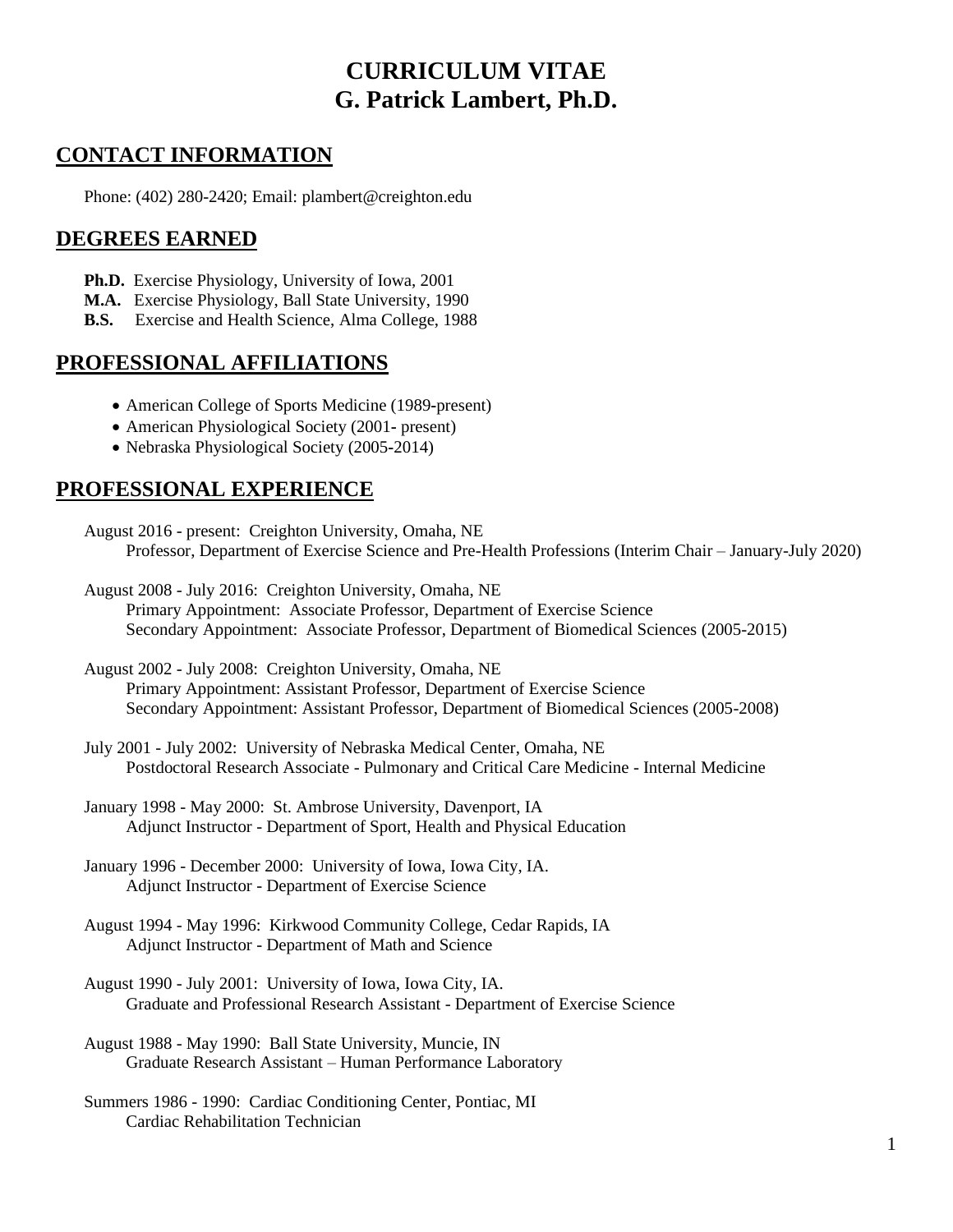# **PROFESSIONAL CERTIFICATIONS**

• American College of Sports Medicine - *Certified Clinical Exercise Physiologist*® (1992-present)

# **SCHOLARSHIP**

# **PUBLICATION IMPACT (Google Scholar; as of April 14, 2021)**

| <b>Publication</b>                                                                                                                                                                                                                | <b>Citations</b> |
|-----------------------------------------------------------------------------------------------------------------------------------------------------------------------------------------------------------------------------------|------------------|
| Lambert, G.P. Stress-induced gastrointestinal barrier dysfunction and its inflammatory effects. J. Anim. Sci. 87: E101-E108,<br>2009.                                                                                             | 412              |
| Lambert, G.P., C.V. Gisolfi, D.J. Berg, P.L. Moseley, L.W. Oberley, and K.C. Kregel. Molecular Biology of Thermoregulation:                                                                                                       | 280              |
| Selected contribution: Hyperthermia-induced intestinal permeability and the role of oxidative and nitrosative stress. J. Appl.<br>Physiol. 92: 1750-1761, 2002.                                                                   |                  |
| Lambert, G.P. Role of gastrointestinal permeability in exertional heatstroke. Exer. Sport Sci. Rev. 32 (4): 185-190, 2004.                                                                                                        | 157              |
| Rao, S.S.C., J. Beaty, M. Chamberlain, P.G. Lambert, and C.V. Gisolfi. Effects of acute graded exercise on human colonic                                                                                                          | 127              |
| motility. Am. J. Physiol. 276: G1221-G1226, 1999.                                                                                                                                                                                 |                  |
| Lambert, G.P. Intestinal Barrier Dysfunction, Endotoxemia, and Gastrointestinal Symptoms: The "Canary in the Coal Mine"                                                                                                           | 121              |
| during Exercise-Heat Stress? In: Marino F.E. (ed.) Thermoregulation and Human Performance. Physiological and Biological                                                                                                           |                  |
| Aspects. Med. Sports Sci. Basel, Karger. Vol. 53, p. 61-73, 2008. ISBN: 978-3-8055-8648-1                                                                                                                                         |                  |
| Gisolfi, C.V., R.W. Summers, G.P. Lambert, and T. Xia. Effect of beverage osmolality on intestinal fluid absorption during                                                                                                        | 115              |
| exercise. J. Appl. Physiol. 85(5): 1941-1948, 1998.                                                                                                                                                                               |                  |
| Ryan, A.J., G.P. Lambert, X. Shi, R.T. Chang, R.W. Summers, and C.V. Gisolfi. Effect of hypohydration on gastric emptying                                                                                                         | 114              |
| and intestinal absorption during exercise. J. Appl. Physiol. 84(5): 1581-1588, 1998.                                                                                                                                              |                  |
| Lambert, G.P., B. Mason, L. Broussard, T. Xia, R.W. Summers, and C.V. Gisolfi. Gastrointestinal permeability during exercise:                                                                                                     | 102              |
| effects of aspirin and energy-containing beverages. J. Appl. Physiol. 90(6): 2075-2080, 2001.                                                                                                                                     |                  |
| LeVan, T.D., S. Von Essen, G.P. Lambert, F.D. Martinez, M.M. Vasquez, J.A. Merchant. Polymorphisms in the CD14 gene are                                                                                                           | 85               |
| associated with pulmonary function in farmers. Am. J. Respir. Crit. Care Med. 7: 773-779, 2005.<br>Gisolfi, C.V., G.P. Lambert, and R.W. Summers. Intestinal fluid absorption during exercise: Role of sport drink osmolality and | 79               |
| [Na <sup>+</sup> ]. <i>Med. Sci. Sports Exerc.</i> 33(6): 907-915, 2001.                                                                                                                                                          |                  |
| Lambert, G.P., M.W. Boylan, J.P. Laventure, A.J. Bull, S.J. Lanspa. Effect of aspirin and ibuprofen on GI permeability during                                                                                                     | 78               |
| exercise. Int. J. Sports Med. 28(9): 722-726, 2007.                                                                                                                                                                               |                  |
| Shi, X., H.P. Schedl, R.W. Summers, G.P. Lambert, R.T. Chang, T. Xia, and C.V. Gisolfi. Fructose transport mechanisms in                                                                                                          | 70               |
| humans. Gastroenterology 113: 1171-1179, 1997.                                                                                                                                                                                    |                  |
| Lambert, G.P., R.T. Chang, T. Xia, R.W. Summers, and C.V. Gisolfi. Absorption from different intestinal segments during                                                                                                           | 70               |
| exercise. J. Appl. Physiol. 83 (1): 204-212, 1997.                                                                                                                                                                                |                  |
| Lambert, G.P., J.A. Lang, A.J. Bull, P.C. Pfeifer, J.M. Eckerson, G.A. Moore, S.J. Lanspa, and J.J. O'Brien. Fluid restriction                                                                                                    | 70               |
| during running increases GI permeability. Int. J. Sports Med. 29(3): 194-198, 2008.                                                                                                                                               |                  |
| Shi, X., R.W. Summers, H.P. Schedl, R.T. Chang, G.P. Lambert, and C.V. Gisolfi. Effects of solution osmolality on absorption of                                                                                                   | 62               |
| select fluid replacement solutions in the human duodenojejunum. J. Appl. Physiol. 77(3): 1178-1184, 1994.                                                                                                                         |                  |
| Lambert, G.P., J.A. Lang, A.J. Bull, J.M. Eckerson, S.J. Lanspa, J.J. O'Brien. Fluid tolerance during running: effect of repeated<br>trials. Int. J. Sports Med. 29: 878-882, 2008.                                               | 51               |
| Lambert, C.P., D.L. Costill, G.K. McConell, M.A. Benedict, G.P. Lambert, R.A. Robergs, and                                                                                                                                        | 48               |
| W.J. Fink. Fluid replacement after dehydration: influence of beverage carbonation and carbohydrate content. Int. J. Sports Med.                                                                                                   |                  |
| 13(4): 285-292, 1992.                                                                                                                                                                                                             |                  |
| Smetanka, R.D., G.P. Lambert, R. Murray, D. Eddy, M. Horn, and C.V. Gisolfi. Intestinal permeability in runners in the 1996                                                                                                       | 45               |
| Chicago Marathon. Int. J. Sport Nutr. 9: 426-433, 1999.                                                                                                                                                                           |                  |
| Rogers, J., R.W. Summers, G.P. Lambert. Gastric emptying and intestinal absorption of a low-carbohydrate sport drink during                                                                                                       | 38               |
| exercise. Int. J. Sport Nutr. Exer. Metab. 15: 220-235, 2005.                                                                                                                                                                     |                  |
| Lang, J.A., C.V. Gisolfi, G.P. Lambert. Effect of exercise intensity on active and passive carbohydrate absorption. Int. J. Sport                                                                                                 | 37               |
| Nutr. Exer. Metab. 16: 485-493, 2006.                                                                                                                                                                                             |                  |
| Lambert, G.P., R.T. Chang, D.J. Joensen, X. Shi, H.P. Schedl, R.W. Summers, and C.V. Gisolfi. Simultaneous determination of                                                                                                       | 34               |
| gastric emptying and intestinal absorption during cycle exercise in humans. Int. J. Sports Med. 17: 48-55, 1996.                                                                                                                  |                  |
| Chang, R.T., G.P. Lambert, P.L. Moseley, F.K. Chapler, and C.V. Gisolfi. Effect of estrogen supplementation on exercise                                                                                                           | 31               |
| thermoregulation in premenopausal women. J. Appl. Physiol. 85(6): 2082-2088, 1998.                                                                                                                                                | 17               |
| Lambert, G.P., A. Schmidt, K. Schwarzkopf, S. Lanspa. Effect of aspirin dose on gastrointestinal permeability. Int. J. Sports<br>Med. 33(6): 421-425, 2012.                                                                       |                  |
| Lambert, G.P., T.L. Bleiler, R.T. Chang, A.K. Johnson, and C.V. Gisolfi. Effects of carbonated and non-carbonated beverages at                                                                                                    | 15               |
| specific intervals during prolonged treadmill running in the heat. Int. J. Sport Nutr. (3): 177-193, 1993.                                                                                                                        |                  |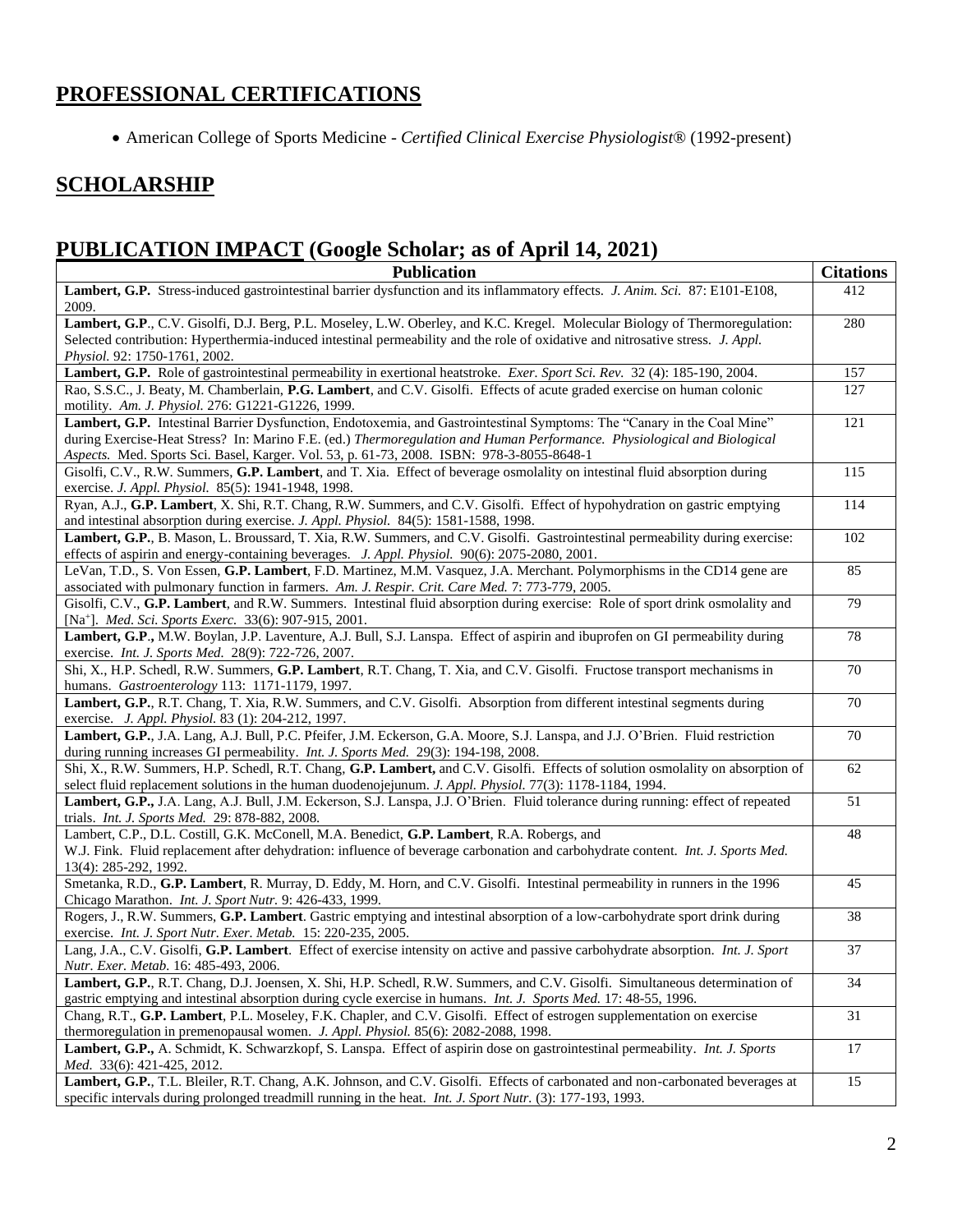| Lambert, G.P., R. Murray, D. Eddy, W. Scott, R. Laird, and C.V. Gisolfi. Intestinal permeability following the 1998 Ironman             | 12   |
|-----------------------------------------------------------------------------------------------------------------------------------------|------|
| Triathlon. <i>Med. Sci. Sports Exerc.</i> 31(5 Suppl.): S318, 1999.                                                                     |      |
| Lambert, G.P., J.R. Spurzem, D.J. Romberger, T.A. Wyatt, E. Lyden. A.M. Stromquist, J.A. Merchant, S.G. Von Essen. Tumor                | 11   |
| necrosis factor-alpha hyper-responsiveness to endotoxin in whole blood is associated with chronic bronchitis in farmers. J.             |      |
| Agromedicine. 10(1): 39-44, 2005.                                                                                                       |      |
| <b>Lambert, G.P., S.J.</b> Lanspa, R. Welch, and X. Shi. Combined effects of glucose and fructose on fluid absorption from hypertonic   | 8    |
| carbohydrate-electrolyte beverages. J. Exerc. Physiol. online, 11(2):46-55, 2008.                                                       |      |
| Lambert, G.P. The Gastrointestinal System. In: Tipton, C.M. (ed.) The History of Exercise Physiology. Champaign: Human                  | 8    |
| Kinetics. p. 405-422, 2014. ISBN: 978-0-7360-8369-0                                                                                     |      |
| <b>Lambert, G.P.</b> and D.L. Costill. Submaximal blood lactate and heart rate measurements as indicators of training status in college |      |
| distance runners. <i>J. Strength and Cond. Res.</i> 10(2): 93-97, 1996.                                                                 |      |
| <b>Lambert G.P.,</b> L.H. Hamilton, G.A. Moore, J.C. Yee, S.J. Lanspa. Markers of Intestinal Damage in Individuals with and without     |      |
| Obesity during a 12-Week Exercise Period. J. Exerc. Physiol. online, 22(4):15-22, 2019.                                                 |      |
| Lambert, G.P. Gastrointestinal and Metabolic Responses to Body Fluid Imbalance during Exercise. In: Meyer, F., Sygula, Z.,              |      |
| Wilk, B. (ed.) Fluid Balance, Hydration, and Athletic Performance. Boca Raton: CRC Press, Taylor & Francis Company. p. 97-              |      |
| 108, 2015. ISBN: 978-1-4822-2328-6.                                                                                                     |      |
| <b>TOTAL CITATIONS</b>                                                                                                                  | 2301 |
| h-index                                                                                                                                 |      |

## **FUNDED RESEARCH GRANTS**

Creighton University - Center for Undergraduate Research and Scholarship Faculty Research Fund, 2020-21. **G.P. Lambert** (Principal Investigator). Does hydration status affect intestinal permeability? **Total award: \$5000**

Creighton University - Center for Undergraduate Research and Scholarship Faculty Research Fund, 2018-19. **G.P. Lambert** (Principal Investigator), S.J. Lanspa (Co-Investigator). Effect of yogurt consumption on aspirin-induced gastrointestinal permeability in healthy males. **Total award: \$5000**

Creighton University - Center for Undergraduate Research and Scholarship Faculty Research Fund, 2017-18. **G.P. Lambert** (Principal Investigator), S.J. Lanspa (Co-Investigator). Effect of body composition on intestinal permeability in healthy individuals. **Total award: \$3210**

Creighton University - Center for Undergraduate Research and Scholarship Faculty Research Fund, 2016-17. **G.P. Lambert** (Principal Investigator), S.J. Lanspa (Co-Investigator). Effect of ibuprofen dose on gastrointestinal permeability in healthy individuals. **Total award: \$2500**

Creighton University - Dr. George F. Haddix President's Faculty Research Fund, 2014-15. **G.P. Lambert** (Principal Investigator), S.J. Lanspa (Co-Investigator). Intestinal permeability in obese individuals before, during, and after weight loss. **Total award: \$9600**

Zinpro Corporation, 2011-2012. **G.P. Lambert** (Principal Investigator). Biochemical analysis of equine blood and urine samples to assess gastrointestinal permeability in thoroughbred horses. **Total award: \$16,768**

Gatorade Sport Science Institute, 2008**-**2012. **G.P. Lambert** (Principal Investigator), S.J. Lanspa (Co-Investigator). Effect of a probiotic on gastrointestinal permeability following aspirin use. **Total award: \$42,938** 

Gatorade Sport Science Institute, 2005-2007. **G.P. Lambert** (Principal Investigator), J.J. O'Brien (Co-Investigator), S.J. Lanspa (Co-Investigator). Effect of L-Arginine on intestinal absorption of a glucose-electrolyte solution; Effect of fluid ingestion during prolonged exercise on gastrointestinal permeability; Sensory and gastric responses to fluid ingestion during physical training. **Total award: \$124,198** 

Gatorade Sport Science Institute, 2003-2004. **G.P. Lambert** (Principal Investigator), S.J. Lanspa (Co-Investigator). Effect of carbohydrate concentration and composition on intestinal absorption of fluid replacement solutions. **Total award: \$29,621**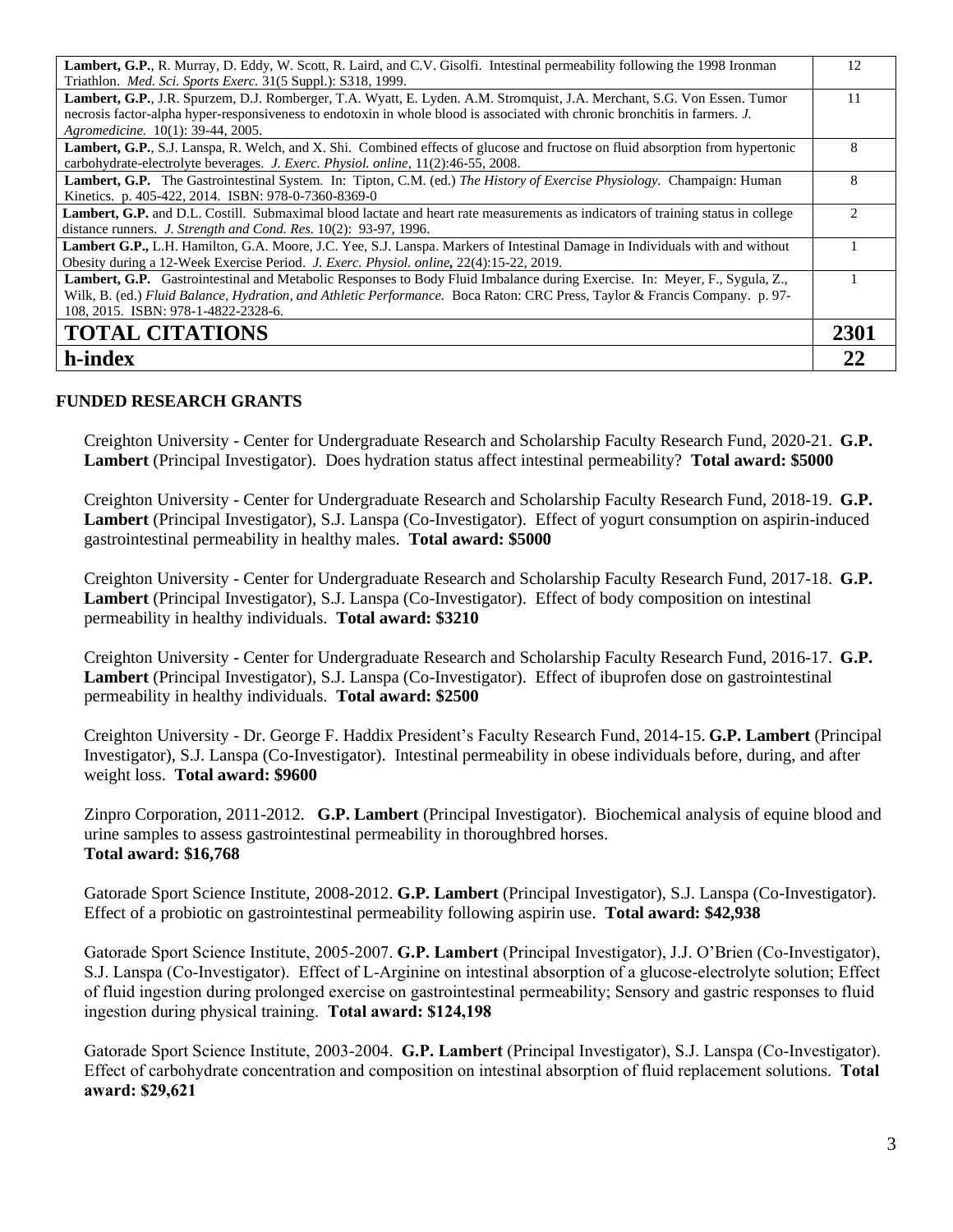Gatorade Sport Science Institute, 2002-2003. **G.P. Lambert** (Principal Investigator). Pilot Study: Effect of carbohydrate concentration and composition on intestinal absorption of fluid replacement solutions**. Total Award: \$40,700**

Heartland Center for Occupational Health and Safety, 2001-2002. **G.P. Lambert**. Post-Doctoral Research Grant. **Total Award: \$15,000** 

Gatorade Sports Science Institute, 1998. Graduate Student Research Grant. **Total Award: \$1000** 

## **RESEARCH AWARDS**

American Physiological Society: Environmental and Exercise Physiology Section, 2001. Graduate Student Recognition Award. **Total Award: \$500**

American Physiological Society: Environmental and Exercise Physiology Section, 2000. Graduate Student Recognition Award. **Total Award: \$500**

#### **NON-FUNDED RESEARCH PROPOSALS**

Dairy Research Institute (pre-proposal), 2013. G.P. Lambert (Principal Investigator). Effects of a probiotic and calcium on gastrointestinal permeability following aspirin use. Total Award: \$136,578 (not funded).

Dr. George F. Haddix President's Faculty Research Fund, 2013. G.P. Lambert (Principal Investigator). Intestinal permeability in obese individuals before, during, and after weight loss. Total Award: \$4,984 (not funded).

## **BOOKS/BOOK CHAPTERS/BOOK SECTIONS/REVIEW ARTICLES**

- 1. Lambert, G.P. Human Physiology Laboratory Manual. 6<sup>th</sup> Edition. Printed by Creighton University Print and Post.
- 2. **Lambert, G.P.** Gastrointestinal and Metabolic Responses to Body Fluid Imbalance during Exercise. In: Meyer, F., Sygula, Z., Wilk, B. (ed.) *Fluid Balance, Hydration, and Athletic Performance.* Boca Raton: CRC Press, Taylor & Francis Company. p. 97-108, 2015. ISBN: 978-1-4822-2328-6.
- 3. **Lambert, G.P.** The Gastrointestinal System. In: Tipton, C.M. (ed.) *The History of Exercise Physiology.* Champaign: Human Kinetics. p. 405-422, 2014. ISBN: 978-0-7360-8369-0
- 4. **Lambert, G.P.** Intestinal Absorption. In: Mooren, F.C. (ed.) *Encyclopedia of Exercise Medicine in Health and Disease*. Heidelberg: Springer. p. 473-475, 2012. ISBN: 978-540-36065-0
- 5. **Lambert, G.P.,** X. Shi, R. Murray. The Gastrointestinal System. In: Farrell, P.A., Joyner, M.J., Caiozzo, V.J. (eds.) ACSM's Advanced Exercise Physiology. 2<sup>nd</sup> Ed. Philadelphia: Lippincott, Williams and Wilkins. p. 348-362, 2012. ISBN: 978-0-7817-9780
- 6. **Lambert, G.P.** Stress-induced gastrointestinal barrier dysfunction and its inflammatory effects. *J. Anim. Sci.* 87: E101-E108, 2009.
- 7. **Lambert, G.P.** Intestinal Barrier Dysfunction, Endotoxemia, and Gastrointestinal Symptoms: The "Canary in the Coal Mine" during Exercise-Heat Stress? In: Marino F.E. (ed.) *Thermoregulation and Human Performance. Physiological and Biological Aspects.* Med. Sports Sci. Basel, Karger. Vol. 53, p. 61-73, 2008. ISBN: 978-3-8055-8648-1
- 8. **Lambert, G.P.** Role of gastrointestinal permeability in exertional heatstroke. *Exer. Sport Sci. Rev.* 32 (4): 185-190, 2004.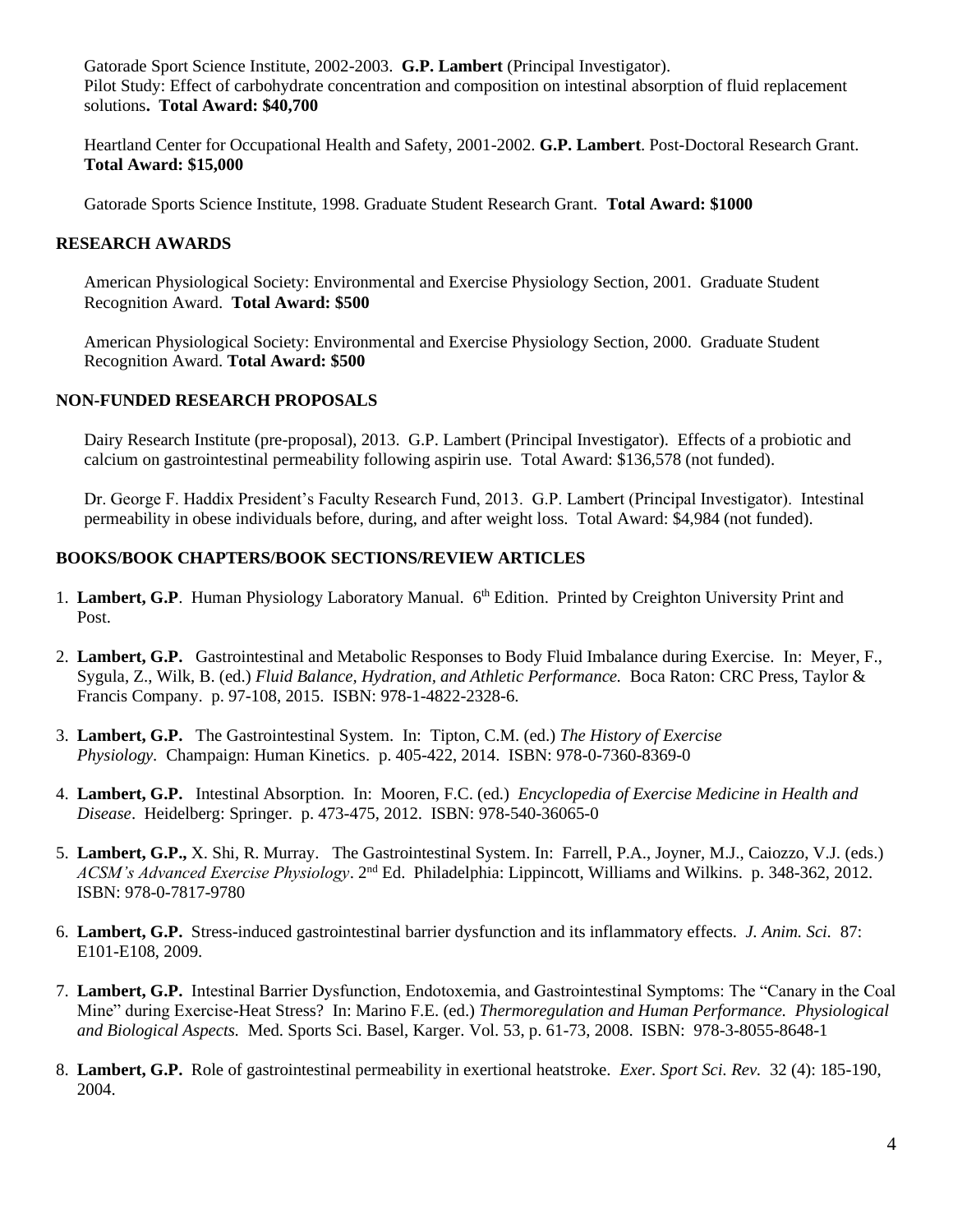#### **PEER-REVIEWED RESEARCH ARTICLES**

- 1. **Lambert G.P.,** A. Klick, M. Johal, G. Moore. Effect of Percent Body Fat on Intestinal Permeability. *J. Exerc. Physiol. online,* 22(5):141-146, 2019.
- 2. **Lambert G.P.,** L.H. Hamilton, G.A. Moore, J.C. Yee, S.J. Lanspa. Markers of Intestinal Damage in Individuals with and without Obesity during a 12-Week Exercise Period. *J. Exerc. Physiol. online,* 22(4):15-22, 2019.
- 3. **Lambert, G.P.,** A. Schmidt, K. Schwarzkopf, S. Lanspa. Effect of aspirin dose on gastrointestinal permeability. *Int. J. Sports Med.* 33(6): 421-425, 2012.
- 4. **Lambert, G.P.,** J. Lang, R. Welch, S. Lanspa. The effect of L-arginine on absorption of a glucose-electrolyte solution in humans. *J. Exerc. Physiol. online*, 14(4):75-86, 2011.
- 5. **Lambert, G.P.,** J.A. Lang, A.J. Bull, J.M. Eckerson, S.J. Lanspa, J.J. O'Brien. Fluid tolerance during running: effect of repeated trials. *Int. J. Sports Med.* 29: 878-882, 2008.
- 6. **Lambert, G.P.**, S.J. Lanspa, R. Welch, and X. Shi. Combined effects of glucose and fructose on fluid absorption from hypertonic carbohydrate-electrolyte beverages. *J. Exerc. Physiol. online*, 11(2):46-55, 2008.
- 7. **Lambert, G.P.**, J.A. Lang, A.J. Bull, P.C. Pfeifer, J.M. Eckerson, G.A. Moore, S.J. Lanspa, and J.J. O'Brien. Fluid restriction increases GI permeability during running. *Int. J. Sports Med.* 29(3): 194-198, 2008.
- 8. **Lambert, G.P**.**,** M.W. Boylan, J.P. Laventure, A.J. Bull, S.J. Lanspa. Effect of aspirin and ibuprofen on GI permeability during exercise. *Int. J. Sports Med.* 28(9): 722-726, 2007.
- 9. Lang, J.A., C.V. Gisolfi, **G.P. Lambert.** Effect of exercise intensity on active and passive carbohydrate absorption. *Int. J. Sport Nutr. Exer. Metab.* 16: 485-493, 2006.
- 10. Rogers, J., R.W. Summers, **G.P. Lambert**. Gastric emptying and intestinal absorption of a low-carbohydrate sport drink during exercise. *Int. J. Sport Nutr. Exer. Metab.* 15: 220-235, 2005.
- 11. **Lambert, G.P.**, J.R. Spurzem, D.J. Romberger, T.A. Wyatt, E. Lyden. A.M. Stromquist, J.A. Merchant, S.G. Von Essen. Tumor necrosis factor- $\alpha$  hyper-responsiveness to endotoxin in whole blood is associated with chronic bronchitis in farmers. *J. Agromedicine.* 10(1): 39-44, 2005.
- 12. LeVan, T.D., S. Von Essen, **G.P. Lambert**, F.D. Martinez, M.M. Vasquez, J.A. Merchant. Polymorphisms in the CD14 gene are associated with pulmonary function in farmers. *Am. J. Respir. Crit. Care Med.* 7: 773-779, 2005.
- 13. **Lambert, G.P**., C.V. Gisolfi, D.J. Berg, P.L. Moseley, L.W. Oberley, and K.C. Kregel. Molecular Biology of Thermoregulation: Selected contribution: Hyperthermia-induced intestinal permeability and the role of oxidative and nitrosative stress. *J. Appl. Physiol.* 92: 1750-1761, 2002.
- 14. **Lambert, G.P.**, B. Mason, L. Broussard, T. Xia, R.W. Summers, and C.V. Gisolfi. Gastrointestinal permeability during exercise: effects of aspirin and energy-containing beverages. *J. Appl. Physiol.* 90(6): 2075-2080, 2001.
- 15. Gisolfi, C.V., **G.P. Lambert**, and R.W. Summers. Intestinal fluid absorption during exercise: Role of sport drink osmolality and [Na<sup>+</sup> ]. *Med. Sci. Sports Exerc.* 33(6): 907-915, 2001.
- 16. Popowski, L.A., R.A. Oppliger, **G.P. Lambert**, R.F. Johnson, A.K. Johnson, and C.V. Gisolfi. Blood and urinary measures of hydration status during progressive acute dehydration. *Med. Sci. Sports Exerc.* 33(5): 747-753, 2001.
- 17. Smetanka, R.D., **G.P. Lambert**, R. Murray, D. Eddy, M. Horn, and C.V. Gisolfi. Intestinal permeability in runners in the 1996 Chicago Marathon. *Int. J. Sport Nutr.* 9: 426-433, 1999.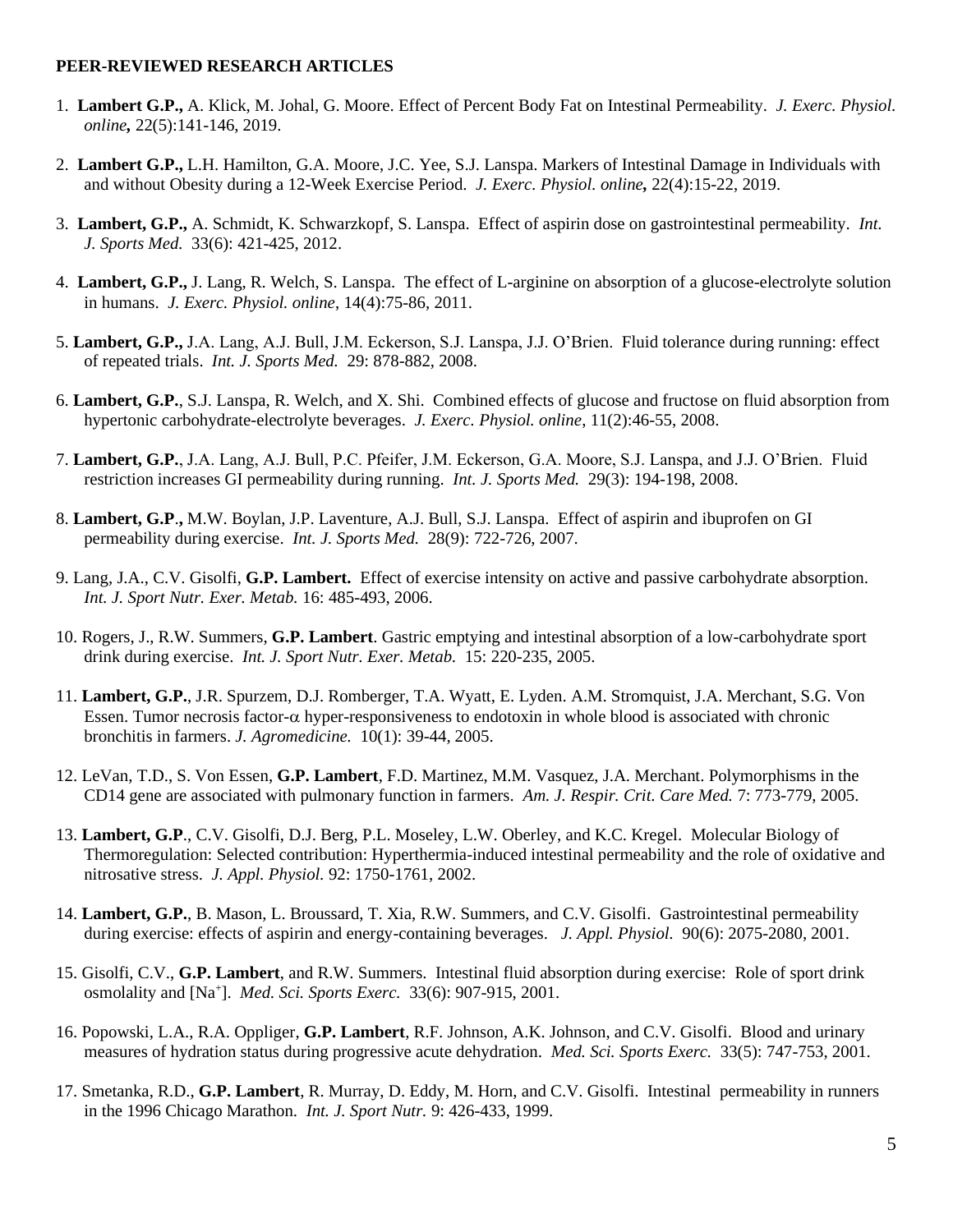- 18. Rao, S.S.C., J. Beaty, M. Chamberlain, **P.G. Lambert**, and C.V. Gisolfi. Effects of acute graded exercise on human colonic motility. *Am. J. Physiol.* 276: G1221-G1226, 1999.
- 19. Chang, R.T., **G.P. Lambert**, P.L. Moseley, F.K. Chapler, and C.V. Gisolfi. Effect of estrogen supplementation on exercise thermoregulation in premenopausal women. *J. Appl. Physiol.* 85(6): 2082-2088, 1998.
- 20. Gisolfi, C.V., R.W. Summers, **G.P. Lambert**, and T. Xia. Effect of beverage osmolality on intestinal fluid absorption during exercise. *J. Appl. Physiol.* 85(5): 1941-1948, 1998.
- 21. Ryan, A.J., **G.P. Lambert**, X. Shi, R.T. Chang, R.W. Summers, and C.V. Gisolfi. Effect of hypohydration on gastric emptying and intestinal absorption during exercise. *J. Appl. Physiol.* 84(5): 1581-1588, 1998.
- 22. Shi, X., H.P. Schedl, R.W. Summers, **G.P. Lambert**, R.T. Chang, T. Xia, and C.V. Gisolfi. Fructose transport mechanisms in humans. *Gastroenterology* 113: 1171-1179, 1997.
- 23. **Lambert, G.P.**, R.T. Chang, T. Xia, R.W. Summers, and C.V. Gisolfi. Absorption from different intestinal segments during exercise. *J. Appl. Physiol.* 83 (1): 204-212, 1997.
- 24. **Lambert, G.P.** and D.L. Costill. Submaximal blood lactate and heart rate measurements as indicators of training status in college distance runners. *J. Strength and Cond. Res.* 10(2): 93-97, 1996.
- 25. **Lambert, G.P.**, R.T. Chang, D.J. Joensen, X. Shi, H.P. Schedl, R.W. Summers, and C.V. Gisolfi. Simultaneous determination of gastric emptying and intestinal absorption during cycle exercise in humans. *Int. J. Sports Med.* 17: 48-55, 1996.
- 26. Shi, X., R.W. Summers, H.P. Schedl, R.T. Chang, **G.P. Lambert,** and C.V. Gisolfi. Effects of solution osmolality on absorption of select fluid replacement solutions in the human duodenojejunum. *J. Appl. Physiol.* 77(3): 1178-1184, 1994.
- 27. **Lambert, G.P.**, T.L. Bleiler, R.T. Chang, A.K. Johnson, and C.V. Gisolfi. Effects of voluntary consumption of carbonated and non-carbonated beverages at specific intervals during prolonged treadmill running in the heat. *Int. J. Sport Nutr.* (3): 177-193, 1993.
- 28. Lambert, C.P., D.L. Costill, G.K. McConell, M.A. Benedict, **G.P. Lambert**, R.A. Robergs, and W.J. Fink. Fluid replacement after dehydration: influence of beverage carbonation and carbohydrate content. *Int. J. Sports Med.* 13(4): 285-292, 1992.

#### **PROCEEDINGS PAPERS (Non-Peer Reviewed)**

- 1. **Lambert, G.P.** The Gut and Exercise Performance. In "The Measure of Performance" *Proceedings of the 2011 Equine Conference*, West Palm Beach, FL (sponsored by Zinpro Corporation), pp. 1-8, 2011.
- 2. **Lambert, G.P.** Potential Nutritional Interventions to Reduce Physical- and/or Hyperthermia-Induced Gut Barrier Dysfunction. *Proceedings of the California Animal Nutrition Conference*, Fresno, CA, pp. 68-74, May 2010.

#### **ABSTRACTS FROM SCIENTIFIC MEETINGS/RESEARCH PRESENTATIONS**

- 1. Kelly, G., S. Lanspa, **G.P. Lambert**. Effect of Aspirin and Yogurt on Gastrointestinal Permeability in Healthy Males. St. Albert's Day/University Research Day, Creighton University, 2019 Abstract 36, pg. 54.
- 2. Klick, A., G. Moore, S. Lanspa, **G.P. Lambert**. Effect of Body Composition on Small Intestinal Permeability*.* St. Albert's Day/University Research Day, Creighton University, 2018 Abstract 65, pg. 32.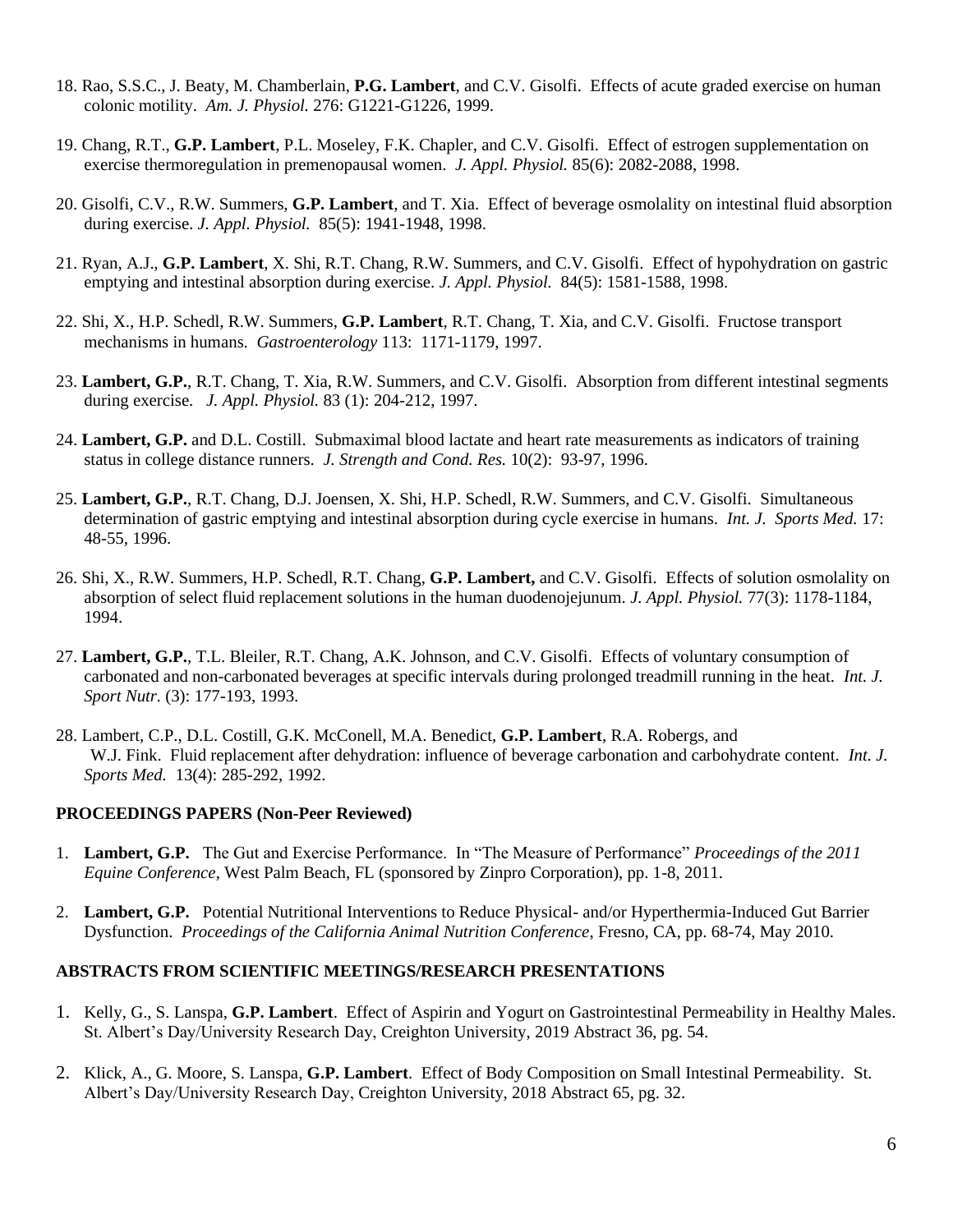- 3. Mugno, K., W. Coriolan, \*A. Klick, \*M. Vande Hei, S. Lanspa, S., **G.P. Lambert**. Effect of Ibuprofen Dosage on Gastroduodenal Permeability*.* St. Albert's Day/University Research Day, Creighton University, 2017.
- 4. Vande Hei, M., A. Klick, W. Coriolan, K., Mugno, S. Lanspa, **G.P. Lambert**. Effect of Ibuprofen Dosage on Small Intestinal Permeability*.* St. Albert's Day/University Research Day, Creighton University, 2017.
- 5. **Lambert, G.P.**, S. J. Lanspa, G.A. Moore, J. C. Yee. Obesity does not alter urinary concentrations of markers of intestinal barrier dysfunction. St. Albert's Day/University Research Day Program 2015: Abstract 4, pg. 80.
- 6. **Lambert, G.P.**, M. Novoa, M. Wulff, S.J. Lanspa. Urinary concentrations of physiological markers of intestinal barrier dysfunction do not increase with acute aspirin use. *Experimental Biology 2014:* LB749. Presented at 2014 Experimental Biology Annual Meeting.
- 7. Schmidt A.K, S.J. Lanspa, and **G.P. Lambert**. Effect of acute aspirin dose on gastrointestinal permeability. *Med. Sci. Sports Exerc.* 43(5 Suppl.): S638, 2011. Presented at 2011 American College of Sports Medicine Annual Meeting.
- 8. **Lambert, G.P.,** N. Bedard, G. Holte, A. Schmidt, S. Lanspa. Lactobacillus acidophilus supplementation for 7 days does not reduce acute aspirin-induced gastrointestinal permeability *Experimental Biology 2009:* LB128, 2009. Presented at 2009 Experimental Biology Annual Meeting.
- 9. **Lambert, G.P.,** J.A. Lang, A.J. Bull, J.M. Eckerson, S.J. Lanspa, J.J. O'Brien. Fluid tolerance during running: effect of repeated trials. *FASEB J.* 22:956.21, 2008. Presented at 2008 Experimental Biology Annual Meeting.
- 10. **Lambert, G.P.**, J. Lang, R. Welch, S. Lanspa, and J. O'Brien. L-arginine in low concentration does not enhance intestinal water absorption from a dilute glucose-electrolyte solution in healthy humans.*Experimental Biology 2007:*  LB502, 2007. Presented at 2007 Experimental Biology Annual Meeting.
- 11. **Lambert, G.P.**, J.A. Lang, A.J. Bull, P.C. Pfeifer, J.M. Eckerson, and G.A. Moore. Effect of fluid replacement during distance running on gastrointestinal barrier function. Proceedings of the 2006 Nebraska Physiological Society Annual Meeting, Omaha, NE.
- 12. Lang, J.A., C.V. Gisolfi, and **G.P. Lambert**. Effect of exercise intensity on active and passive carbohydrate absorption. Proceedings of the 2006 Nebraska Physiological Society Annual Meeting, Omaha, NE.
- 13. **Lambert, G.P.,** S.J. Lanspa, R. Welch, and X. Shi.Intestinal absorption of hypertonic solutions containing glucose or glucose and fructose. *Experimental Biology 2006:* LB27, 2006. Presented at 2006 Experimental Biology Annual Meeting.
- 14. **Lambert**, **G.P.**, J.P. Laventure, M.W. Boylan, A.J. Bull, S.J. Lanspa. Gastric comfort and gastric emptying rate are not altered by repeated fluid ingestion during physical training.*Experimental Biology 2005:* LB128. Proceedings of the 2005 Experimental Biology Annual Meeting.
- 15. Boylan, M.W., J.P. Laventure, A.J. Bull, S.J. Lanspa, **G.P. Lambert**. Comparison of the effects of aspirin and ibuprofen on gastrointestinal (GI) permeability during prolonged exercise.*Experimental Biology 2005:* LB129. Proceedings of the 2005 Experimental Biology Annual Meeting.
- 16. **Lambert, G.P.** Comparison of gastric emptying rates determined by two methods during exercise. *Experimental Biology 2004:* LB452. Proceedings of the 2004 Experimental Biology Annual Meeting.
- 17. **Lambert, G.P.**, J.R. Spurzem, D. Romberger, S. Von Essen, T.A. Wyatt, A. Stromquist, and J. Merchant. Association between whole blood cytokine responsiveness and respiratory symptoms in non-smoking, non-atopic farmers. *FASEB J.* 17(4): A89, 2003. Presented at 2003 Experimental Biology Annual Meeting.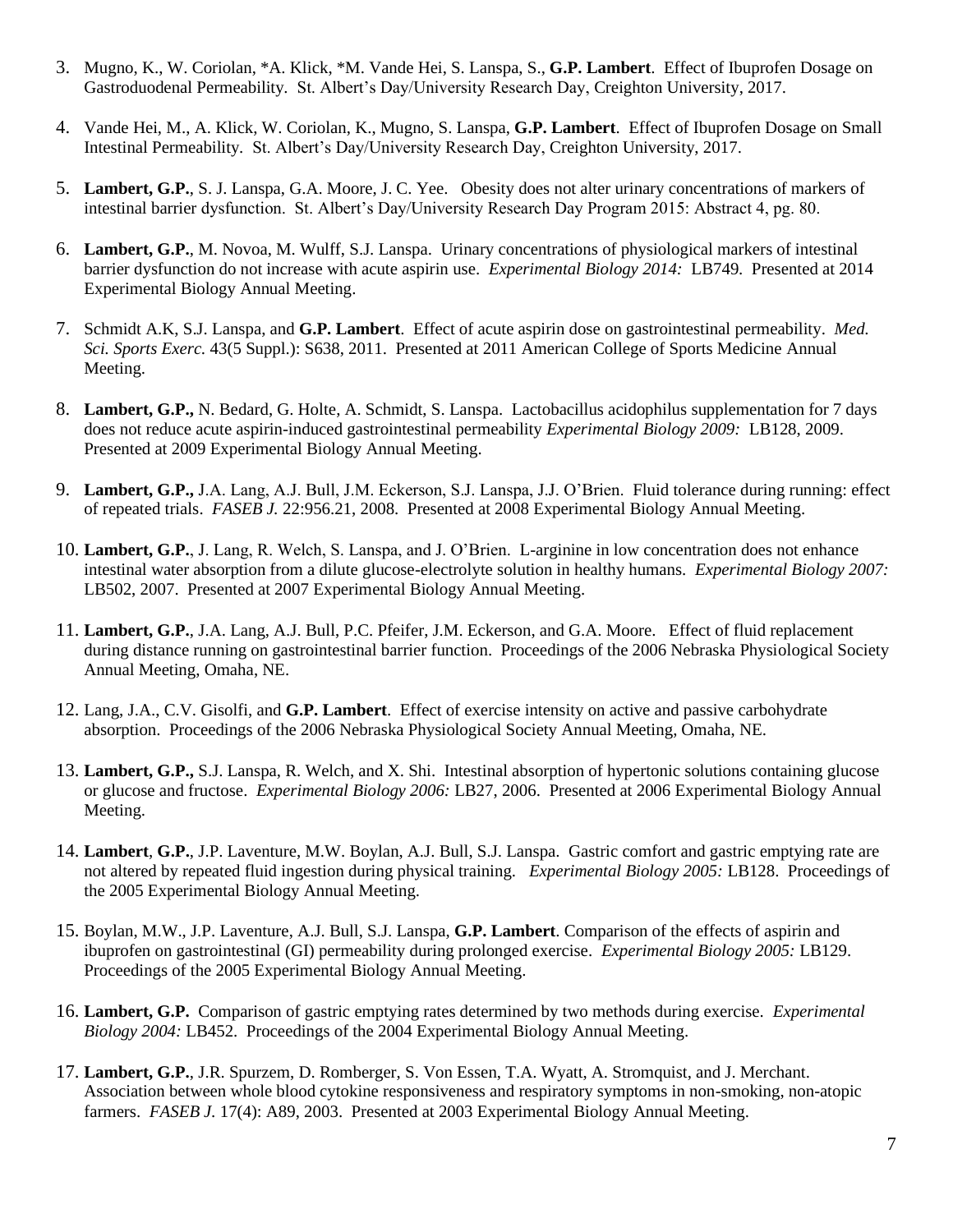- 18. **Lambert, G.P.,** T.L. Mathisen, T.A. Wyatt, S.I. Rennard, S.G. Von Essen, X. Liu, and D.J. Romberger. Hog dust extract increases matrix metalloproteinase-9 (MMP-9) release by THP-1 cells. *Am. J. Resp. Crit. Care Med.* 165(8): A523, 2002. Presented at 2002 American Thoracic Society Annual Meeting.
- 19. **Lambert, G.P.**, R.D. Matthes, P.L. Moseley, D.J. Berg, L.W. Oberley, K.C. Kregel, and C.V. Gisolfi. Heat stress increases intestinal permeability: The everted gut sac model and the role of oxidative/nitrosative stress. *FASEB J.* 15(4), A93, 2001. Presented at 2001 Experimental Biology Annual Meeting.
- 20. Mendoza, J.R., **G.P. Lambert**, R.W. Summers, and C.V. Gisolfi. Effects of a low-carbohydrate sports drink on gastric emptying and intestinal fluid absorption during exercise. *Med. Sci. Sports Exerc.* 32(5 Suppl.): S238, 2000. Presented at 2000 American College of Sports Medicine Annual Meeting.
- 21. **Lambert G.P.,** R.D. Matthes, C.V. Gisolfi. Effect of severe heat stress on intestinal permeability in rats. *FASEB J.* 14(4), A613, 2000. Presented at 2000 Experimental Biology Annual Meeting.
- 22. **Lambert, G.P.**, R. Murray, D. Eddy, W. Scott, R. Laird, and C.V. Gisolfi. Intestinal permeability following the 1998 Ironman Triathlon. *Med. Sci. Sports Exerc.* 31(5 Suppl.): S318, 1999. Presented at 1999 American College of Sports Medicine Annual Meeting.
- 23. Popowski, L.A., R.A. Oppliger, **G.P. Lambert**, A.K. Johnson, C.V. Gisolfi. Is urine specific gravity a satisfactory measure of hydration status? *Med. Sci. Sports Exerc.* 31(5 Suppl.): S323, 1999. Presented at 1999 American College of Sports Medicine Annual Meeting.
- 24. Gisolfi, C.V., **G.P. Lambert**, R.W. Summers. Effect of [Na+] and hypoosmolality of an ORS on intestinal fluid absorption. *FASEB J.* 13(5 Part 2): A732, 1999. Presented at the 1999 Experimental Biology Annual Meeting.
- 25. **Lambert G.P.,** B. Mason, L. Broussard, T Xia, R.W. Summers, C.V. Gisolfi. Intestinal absorption and permeability during exercise with aspirin: Effects of glutamine in replacement beverages. *FASEB J.* 12(4): A370, 1998. Presented at the 1998 Experimental Biology Annual Meeting.
- 26. **Lambert, G.P.**, R.T. Chang, T. Xia, R.W. Summers, C.V. Gisolfi. Segmental differences in fluid absorption from the small intestine during exercise. Presented at the 1997 American Physiological Society Intersociety Meeting: Integrative Biology of Exercise.
- 27. Smetanka, R.D., **G.P. Lambert**, R. Murray, D. Eddy, M. Horn, and C.V. Gisolfi. Gastrointestinal permeability of runners following the 1996 Chicago Marathon. *Med. Sci. Sports Exerc.* 29(5 Suppl.): S131, 1997. Presented at 1997 American College of Sports Medicine Annual Meeting.
- 28. Aker, J.G., B. Lynch, **G.P. Lambert**, and C.V. Gisolfi. Effects of exercise intensity, heat and dehydration on intestinal permeability and selected physiological variables. *Med. Sci. Sports Exerc.* 29(5 Suppl.): S132, 1997. Presented at 1997 American College of Sports Medicine Annual Meeting.
- 29. Shi, X. R.W. Summers, **G.P. Lambert**, R. Chang, T Xia, C.V. Gisolfi. Fructose transport mechanisms and their role in water absorption in humans. *Med. Sci. Sports Exerc*. 27(5 Suppl.): S250, 1995. Presented at 1995 American College of Sports Medicine Annual Meeting.
- 30. Ryan, A., **G. Lambert**, X. Shi, R. Chang, R. Summers, C. Gisolfi**.** Effect of hypohydration on gastric emptying and intestinal absorption during exercise. *FASEB J*. 9(3): A292, 1995. Presented at the 1995 Experimental Biology Annual Meeting.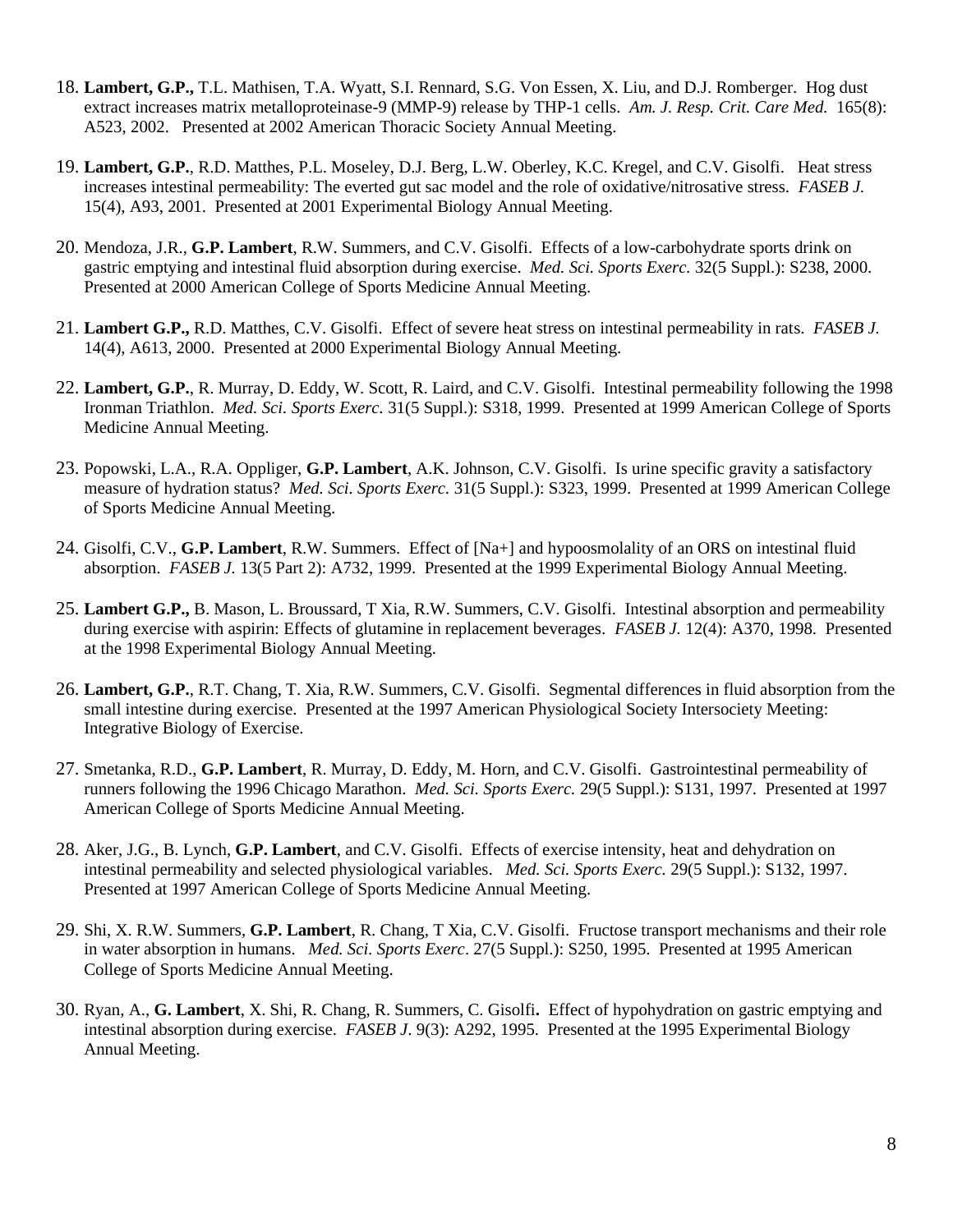- 31. **Lambert G.P.,** R.T. Chang, D.J. Joensen, X. Shi, H.P. Schedl, R.W. Summers, C.V. Gisolfi. Simultaneous determination of gastric emptying and intestinal absorption. *FASEB J*. 8(4-5): A308, 1994. Presented at the 1994 Experimental Biology Annual Meeting.
- 32. Lambert C.P., D.L. Costill, G.K. McConell, M.A. Benedict, **G.P. Lambert**, R.A. Robergs, W.J. Fink. Fluid replacement: influence of beverage carbonation and carbohydrate content. *Med. Sci. Sports Exerc*. 23(4 Suppl.): S129, 1991. Presented at 1991 American College of Sports Medicine Annual Meeting.
- 33. Davis, J.A., D.L. Costill, **G.P. Lambert**, G.A. Beard, M.A. Benedict, C.P. Lambert. Response of borderline hypertensive men to a regimen of heat acclimation. *Med. Sci. Sports Exerc*. 22(2 Suppl.): S49, 1990. Presented at 1990 American College of Sports Medicine Annual Meeting.
- 34. **Lambert, G.P.**, J.E. Davis, J.D. Seelbach. Changes in physiological characteristics of collegiate cross-country runners over a cross-country season. Proceedings of the 1988 Midwest Chapter of the American College of Sports Medicine Annual Meeting.

## **INVITED PRESENTATIONS**

- 1. **Lambert, G. Patrick.** *The Science of Hydration: No Guts, No Glory!* 17th Annual Meeting of the Nebraska Physiological Society, Omaha, NE (2014)
- 2. **Lambert, G. Patrick.** *William Beaumont: Experiments on Exercise and Digestion and Their Impact.* Experimental Biology Meeting, Boston, MA (2013)
- 3. **Lambert, G. Patrick.** *Heat-Stress Induced Gut Barrier Dysfunction and Related Factors.* Heat Stress Symposium, Iowa State University, Ames, IA (2013)
- 4. **Lambert, G.P.**, A.K. Schmidt, K.A. Schwarzkopf, S.J. Lanspa. *Effect of Acute Aspirin Dose and the Menstrual Cycle on Gastrointestinal Permeability*. Creighton University School of Medicine. The Faculty Club: Celebrating Excellence in Basic Science, Clinical and Translational Research. (2012)
- 5. **Lambert, G. Patrick.** *The Gut and Exercise Performance.* 2011 Zinpro Equine Conference, West Palm Beach, FL (2011)
- 6. **Lambert, G. Patrick.** *Effect of Heat Stress and Strenuous Exercise on Gut Barrier Function.* Nutracon Conference, Anaheim, CA (2011)
- 7. **Lambert, G. Patrick.** *Potential Nutritional Interventions to Reduce Physical- and/or Hyperthermia-Induced Gut Barrier Dysfunction*. California Animal Nutrition Conference, Fresno, CA (2010)
- 8. **Lambert, G.P.,** N. Bedard, G. Holte, A. Schmidt, S. Lanspa. *Lactobacillus acidophilus supplementation for 7 days does not reduce acute aspirin-induced gastrointestinal permeability*. Creighton University School of Medicine. The Faculty Club: Recognizing Excellence in Biomedical and Translational Research. Research at Center Stage. Holland Performing Arts Center, Omaha, NE. (2010)
- 9. **Lambert, G. Patrick.** *Intestinal Barrier Function – State of the Art*. Zinpro Technical Meeting, Owatonna, MN (2009)
- 10. **Lambert, G. Patrick.** *Stress-Induced Intestinal Barrier Dysfunction and Its Effects*. American Society for Animal Science (ASAS) Annual Conference, Indianapolis, IN (2008)
- 11. **Lambert, G. Patrick.** *The Impact of Heat Stress on Intestinal Barrier Function and the Immune Response*. American Society for Animal Science (ASAS) Annual Conference, San Antonio, TX (2007)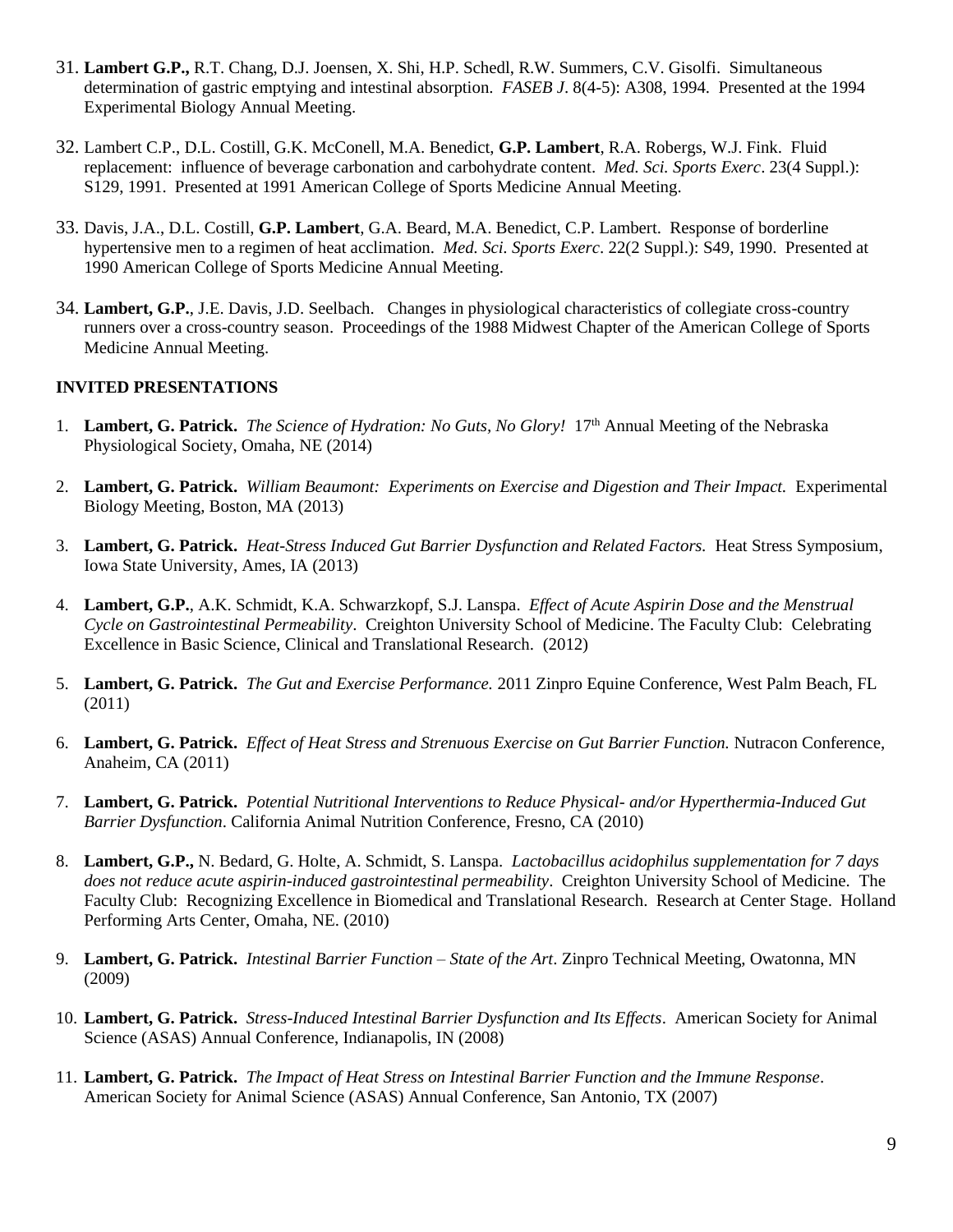- 12. **Lambert, G. Patrick.** *Intestinal Absorption of Sport Drinks.* Gatorology 555 Gatorade Sports Science Institute Conference, Chicago, IL (2005)
- 13. **Lambert, G. Patrick.** *Can significant potassium loss and/or hypokalemia occur during the Ironman triathlon?*  Hawaii Ironman Sports Medicine Conference, Kailua-Kona, HI (1998)

# **TEACHING**

## **COURSES TAUGHT AT CREIGHTON UNIVERSITY**

- Human Physiology (2002-present)
- Nutrition for Health and Sports Performance (2018-present)
- Biomechanics (2002-2014)
- Human Anatomy (2004)
- Directed Independent Research (2002-present)

## **COURSES TAUGHT AT OTHER INSTITUTIONS**

- Exercise Physiology for Practitioners University of Iowa, Iowa City, IA (1996-2000)
- Exercise Physiology St. Ambrose University, Davenport, IA (1998-2000)
- Human Anatomy and Physiology Kirkwood Community College, Cedar Rapids, IA (1994-1996)

## **GUEST LECTURES**

- Physiological Adjustments to Exercise University of Nebraska School of Medicine (2010-2017)
- Fluid Balance During Exercise Creighton University School of Medicine (2004-2017)
- GI Physiology Advanced Exercise Physiology course University of Iowa (1999)
- Temperature Regulation Human Physiology course University of Iowa (1998)

### **OTHER TEACHING EXPERIENCE**

- Graduate Teaching Assistant Exercise Physiology Lab University of Iowa (1990-91)
- Graduate Teaching Assistant Jogging University of Iowa (1990-91)
- Undergraduate Teaching Assistant Fitness for Life Alma College (1984)

## **TEACHING RECOGNITION**

• Who's Who Among America's Teachers (2005); nominated by former student

# **SERVICE**

#### **PEER REVIEWER – Scientific Journals (Year – Number of articles reviewed)**

- American Journal of Physiology: Regulatory, Integrative, and Comparative Physiology (2007-1; 2011-2)
- British Journal of Sports Medicine (2012-1)
- Clinical and Experimental Pharmacology and Physiology (2005-1; 2014-1)
- Critical Care Medicine (2009-1, 2010-1, 2013-1)
- European Journal of Applied Physiology (2008-1; 2015-1; 2016-1)
- European Respiratory Journal (2002-1)
- Exercise and Sport Sciences Reviews (2002-1)
- Experimental Physiology (2016-1; 2021-1)
- International Journal of Sports Medicine (1999-1, 2008-1, 2012-1)
- International Journal of Sport Nutrition and Exercise Metabolism (2005-1, 2007-1, 2008-2, 2009-2, 2011-1; 2019-1)
- Journal of Animal Science (2012-1)